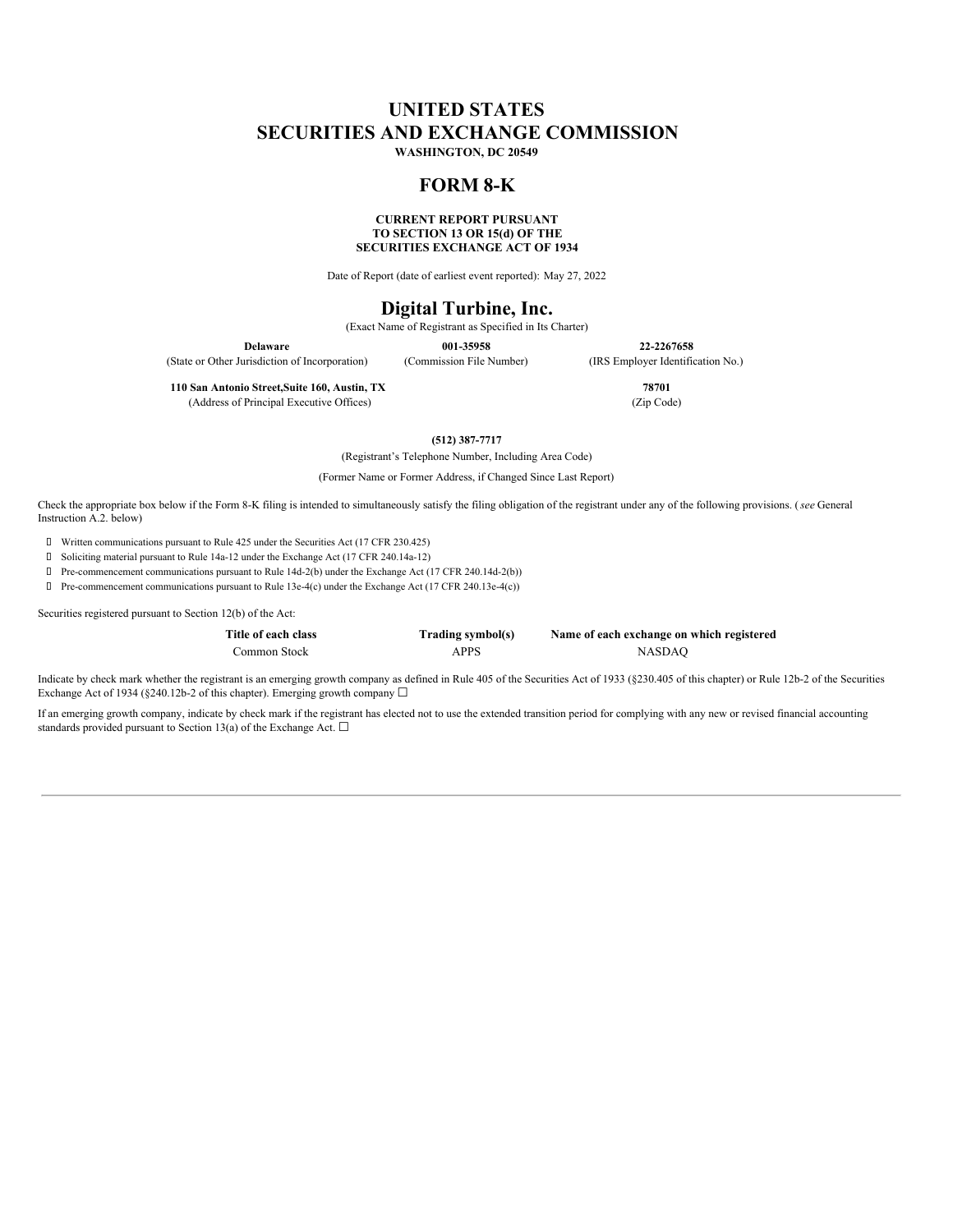#### Item 5.02 Departure of Directors or Certain Officers; Election of Directors; Appointment of Certain Officers; Compensatory Arrangements of Certain Officers.

(e) On May 27, 2022, the Company's Board of Directors (the "Board") and Compensation and Human Capital Management Committee of the Board (the "Compensation Committee") approved compensation for William Stone, the Company's Chief Executive Officer, and Barrett Garrison, the Company's Chief Financial Officer. In connection with such approvals, the Board and the Compensation Committee increased Mr. Garrison's threshold, target, and stretch target payout percentages of base salary for fiscal year 2023 annual incentive compensation to 50%, 100%, and 200%, respectively.

The Board and Compensation Committee granted Mr. Stone and Mr. Garrison performance-based restricted stock units ("PSUs") for a target number of 70,330 shares and 26,257 shares, respectively, of the Company's common stock on the following terms. The PSUs will vest based 50% upon achievement of a three-year revenue target and 50% upon achievement of a threeyear adjusted EBITDA target determined by the Board, with threshold, target and stretch target payout percentages of 50%, 100%, and 167% of the target number of shares based on the extent of achievement of such revenue and adjusted EBITDA targets. In addition, the number of PSUs that will vest is subject to a total shareholder return ("TSR") modifier that may increase the target number of shares vested based on a comparison of the Company's TSR for the three-year period from the grant date until the third anniversary of the grant date (the "Performance Period") to the TSR of the S&P Software and Services Select Industry Index (the "Peer Index") over the Performance Period, as set forth in the following table:

|                                                                                        |                                                                                        | Performance Goals          |         |           |                                |         |  |
|----------------------------------------------------------------------------------------|----------------------------------------------------------------------------------------|----------------------------|---------|-----------|--------------------------------|---------|--|
| Performance Measure                                                                    | Relative TSR (Company compared to the S&P Software and Services Select Industry Index) |                            |         |           | <b>Relative TSR Multiplier</b> |         |  |
|                                                                                        | Threshold                                                                              | Target                     | Stretch | Threshold | Target                         | Stretch |  |
| <b>Relative TSR</b><br>2+ CAGR percentage points above 7+ CAGR percentage points above |                                                                                        | 12+ CAGR percentage points | 100%    | 10%       | 120%                           |         |  |
|                                                                                        |                                                                                        |                            | above   |           |                                |         |  |

Thus, Mr. Stone and Mr. Garrison each has the opportunity to vest from 50% to a maximum of 200% of the PSUs granted to him depending on the extent to which the revenue and adjusted EBITDA performance goals are achieved or exceeded and where the Company's TSR for the Performance Period ranks by comparison to the TSR of the Peer Index for the Performance Period. If the absolute Company TSR for the Performance Period is negative, then the Relative TSR Multiplier will equal 100%.

If the Company's achievement of Performance Goals or if the Relative TSR falls in between the threshold and stretch percentages, such amounts will be interpolated on a linear basis in calculating the number of target shares vested.

The Board and the Compensation Committee also granted time-vesting restricted stock units and stock options to Mr. Stone and Mr. Garrison as part of the annual long-term incentive grants. The stock options were granted with an exercise price at a 10% premium to the closing price of the Company's common stock on the grant date (i.e., 110% of such closing price).

In addition, the Company and each of Mr. Stone and Mr. Garrison agreed that the threshold, target and stretch percentages for both the annual incentive compensation and long-term incentive performance-based restricted stock units, along with the percentage allocation of the performance goals' impact on annual incentive compensation, may be set in the discretion of the Compensation Committee and the Board from time to time notwithstanding the terms in their respective employment agreements.

## **Item 9.01 Financial Statements and Exhibits**

| <b>Exhibits</b> |                                                                |
|-----------------|----------------------------------------------------------------|
| Exhibit No.     | <b>Description</b>                                             |
| 10.1            | Form of Restricted Stock Unit Agreement (Performance-Vesting). |

#### **SIGNATURES**

Pursuant to the requirements of the Securities Exchange Act of 1934, the Registrant has duly caused this report to be signed on its behalf by the undersigned thereunto duly authorized.

June 1, 2022 Digital Turbine, Inc. By: /s/ Barrett Garrison Barrett Garrison Executive Vice President & Chief Financial Officer

## **EXHIBITS INDEX**

**Exhibit No. Description** [10.1](#page-5-0) Form of Restricted Stock Unit Agreement (Performance-Vesting).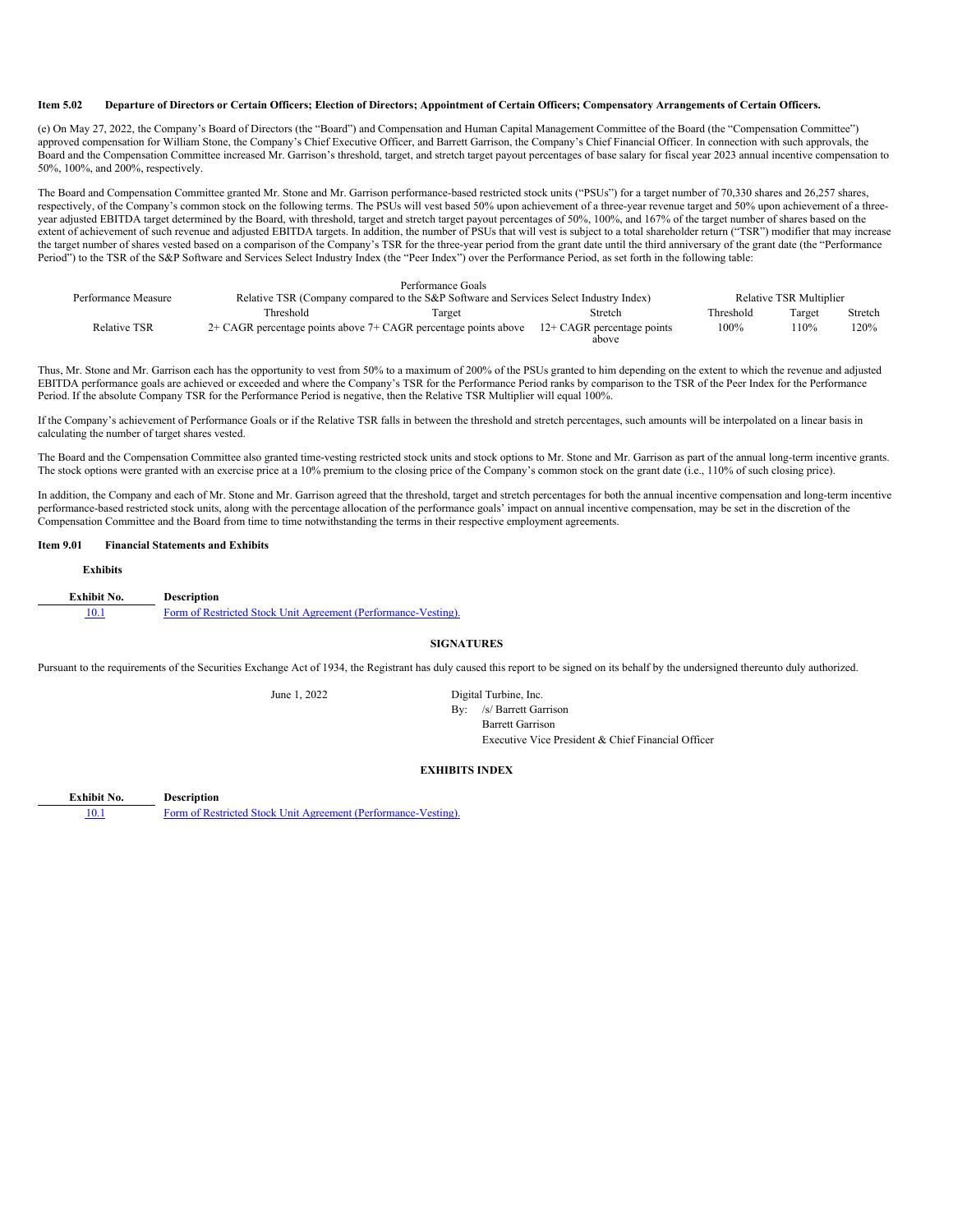## **2020 EQUITY INCENTIVE PLAN OF DIGITAL TURBINE, INC.**

#### **NOTICE OF GRANT AND RESTRICTED STOCK UNIT AGREEMENT (PERFORMANCE-BASED)**

You are being granted Performance-Based Restricted Stock Units ("PRSUs") with respect to the number of shares of Common Stock of Digital Turbine, Inc. (the "Company"), as set forth below ("Common Shares"), subject to the terms and conditions of the 2020 Equity Incentive Plan of Digital Turbine, Inc. (as amended or restated, the "Plan"), and this Notice of Grant and Restricted Stock Unit Agreement including the attachments hereto (collectively, "Notice and Agreement"). Unless otherwise defined in the Notice and Agreement, terms with initial capital letters shall have the meanings set forth in the Plan.

| Participant:                                                                                                          | [Name]                                                                         |
|-----------------------------------------------------------------------------------------------------------------------|--------------------------------------------------------------------------------|
| Home Address:                                                                                                         | [Address]                                                                      |
| Soc. Sec. No:<br>Target Number of Common Shares subject to PRSUs<br>Granted:                                          | [Target # of Shares]                                                           |
| Grant Date:                                                                                                           | [Date]                                                                         |
| Period of Restriction:                                                                                                | From the Grant Date to the Vesting Date                                        |
| Vesting Date:                                                                                                         | [Date that certification of performance of PRSUs is approved by the Committee] |
| Number of Common Shares Vesting and Delivery of<br>Common Shares (see also Sections 2 and 3 of attached<br>Agreement) | See Schedule I                                                                 |

By your signature and the signature of the Company's representative below, you and the Company hereby acknowledge your receipt of the PRSUs issued on the Grant Date indicated above. You further: (i) agree to the terms and conditions of this Notice and Agreement and the Plan; (ii) represent that you have reviewed the Plan and this Notice and Agreement in their entirety, and have had an opportunity to obtain the advice of legal counsel and/or your tax advisor with respect thereto; (iii) represent that you fully understand and accept all provisions hereof; (iv) agree to accept as binding, conclusive, and final all of the Administrator's decisions regarding, and all interpretations of, the Plan and this Notice and Agreement; and (v) agree to notify the Company upon any change in your home address indicated above.

## **On Behalf of DIGITAL TURBINE, INC.**

| Signature:                              |  |  |  |  |
|-----------------------------------------|--|--|--|--|
| Print Name:                             |  |  |  |  |
| Title:                                  |  |  |  |  |
| <b>AGREED AND ACCEPTED: Participant</b> |  |  |  |  |
| Signature:                              |  |  |  |  |
| Print Name:                             |  |  |  |  |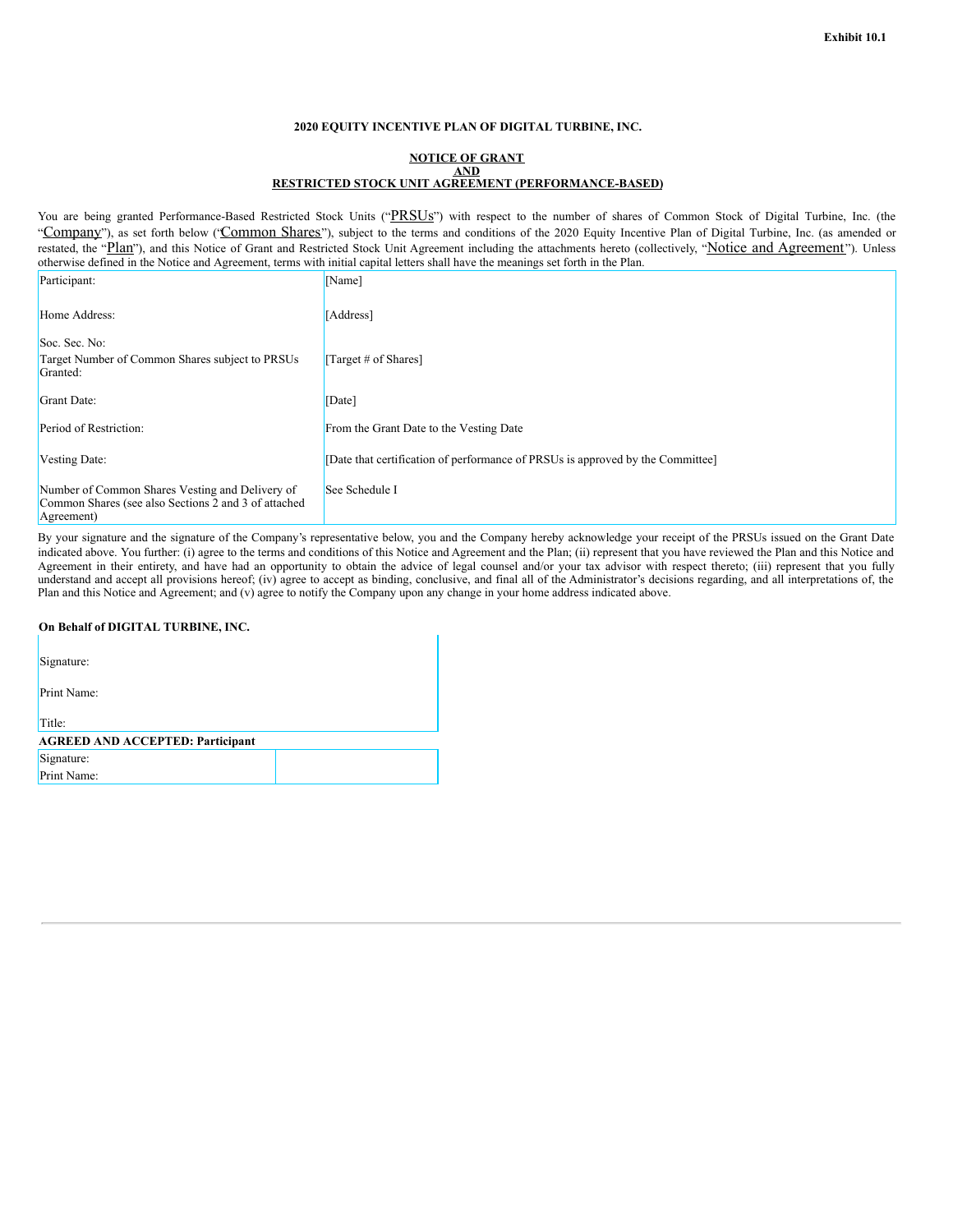#### **DIGITAL TURBINE, INC. 2020 EQUITY INCENTIVE PLAN**

## RESTRICTED STOCK UNIT AGREEMENT (PERFORMANCE-BASED)

1. Grant of Restricted Stock Units. The Company has granted to you Performance-Based Restricted Stock Units ("PRSUs") with respect to the number of Common Shares specified in the Notice of Grant on the preceding page ("Notice of Grant"), subject to the following terms and conditions and the terms and conditions of the Notice of Grant and the Plan. In consideration of such grant, you agree to be bound by the terms and conditions hereof, and by the terms and conditions of the Notice of Grant and the Plan.

2. Period of Restriction. During the Period of Restriction specified in the Notice of Grant, the PRSUs shall not be vested and the Participant shall have no rights to or with respect to the Common Shares subject to the PRSUs. The Period of Restriction shall expire and the PRSUs shall vest as to the Common Shares in the amount(s) and on the date(s) specified in the Notice of Grant (each, a "Vesting Date") and pursuant to the terms of Schedule I; provided, however, that no PRSUs shall vest on any Vesting Date if the Participant has ceased Continuous Status as an Employee, Consultant or Director on or prior to such date.

3. Delivery of Shares. As soon as reasonably practicable following each Vesting Date or any other vesting event specified herein or in the Plan, but in no event later than the 15th day of the third month following the later of the Company's or the Participant's tax year end of the year in which the Vesting Date or vesting event occurs, the Company shall cause to be delivered to the Participant the number of Common Shares then vesting in accordance with the provisions of this Agreement. No fractional Common Shares shall be delivered to the Participant.

4. Restriction on Transfer. Neither the PRSUs nor any beneficial interest therein shall be transferred, encumbered or otherwise disposed of in any way, and any such attempted disposition shall be void. In addition, as a condition to any transfer of the Common Shares issued with respect to PRSUs that have vested, the Company may, in its discretion, require: (i) that the Common Shares shall have been duly listed upon any national securities exchange or automated quotation system on which the Company's Common Stock may then be listed or quoted; (ii) that either (a) a registration statement under the Securities Act of 1933, as amended ("Securities Act"), with respect to the Common Shares shall be effective, or (b) in the opinion of counsel for the Company, the proposed transfer shall be exempt from registration under the Securities Act and the Participant shall have entered into agreements with the Company as reasonably required; and (iii) fulfillment of any other requirements deemed necessary by counsel for the Company to comply with Applicable Law.

5. Stockholder Rights. The Participant shall have no rights as a stockholder of the Company with respect to any Common Shares subject to the PRSUs until the PRSUs have vested and the Common Shares have been issued to the Participant. No adjustment shall be made for ordinary or extraordinary dividends (whether in currency, securities or other property), distributions, or other rights (including, but not limited to, the right to vote) for which the record date is prior to the date such Common Shares are issued, except as provided in the Plan. If, from time to time prior to the applicable Vesting Date, there is (i) any stock dividend, stock split or other change in the Common Shares, or (ii) any merger or sale of all or substantially all of the assets or other acquisition of the Company, any and all new, substituted or additional securities to which the Participant shall be entitled by reason of the PRSUs shall be immediately subject to the terms of this Notice and Agreement and included thereafter as "PRSUs" and "Common Shares," as applicable, for purposes of this Notice and Agreement.

6. Legends. The share certificate evidencing the Common Shares, if any, issued pursuant to the PRSUs granted hereunder shall bear appropriate legends for compliance with applicable federal and state securities laws.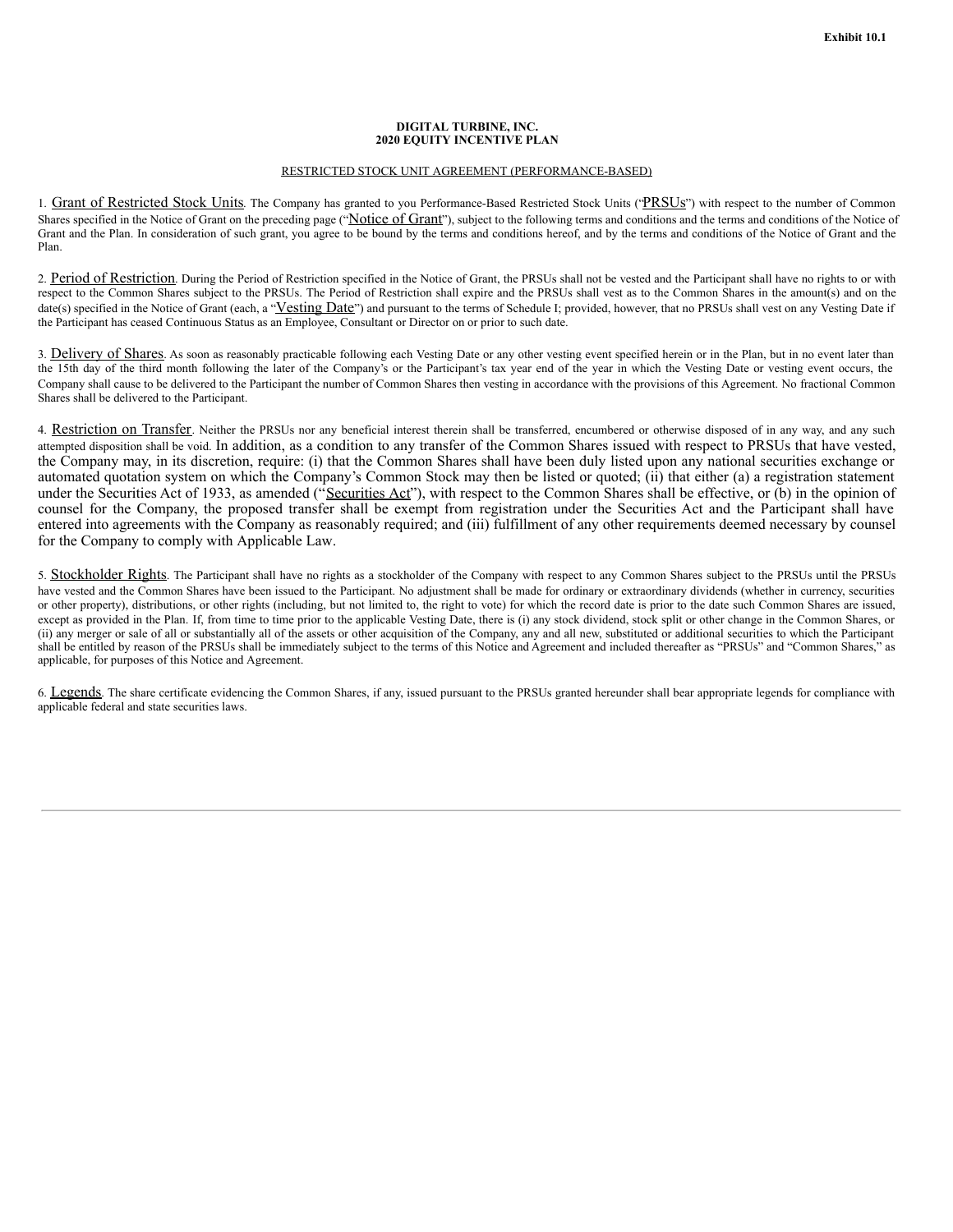## 7. U.S. Tax Consequences.

(a) The Participant has reviewed with the Participant's own tax advisors the federal, state, local and foreign tax consequences of receiving PRSUs and the transactions contemplated by this Notice and Agreement. The Participant is relying solely on such advisors and not on any statements or representations of the Company or any of its employees or agents. The Participant understands that the Participant (and not the Company) shall be responsible for the Participant's own tax liability that may arise as a result of the transactions contemplated by this Notice and Agreement. The Participant understands that for U.S. taxpayers, under the Internal Revenue Code of 1986, as amended (the "Code"), the Participant will be taxed as ordinary income on the fair market value of the Common Shares received upon vesting of the PRSUs as of the applicable Vesting Date, and such ordinary income will be subject to withholding taxes. As set forth in the Plan, the Company shall have the power and the right to deduct or withhold, or to require the Participant to remit to the Company, an amount sufficient to satisfy all tax withholding obligations prior to delivering any Common Shares hereunder.

(b) To the extent that (i) the receipt of the PRSUs, (ii) the vesting of the PRSUs, or (iii) the operation of any law or regulation providing for the imputation of interest results in compensation income or wages to the Participant for federal or state income tax purposes (a "Taxable Event"), the Participant will deliver to the Company at the time of such Taxable Event such amount of money or shares of Company common stock as the Company may require to meet all obligations under applicable tax laws or regulations, and, if the Participant fails to do so, the Company is authorized to withhold or cause to be withheld from any cash or share remuneration then or thereafter payable to the Participant any tax required to be withheld by reason of compensation income or wages resulting from such Taxable Event.

(c) This Notice and Agreement is intended to be excepted from, or otherwise comply with, the requirements of Section 409A of the Code, and this Notice and Agreement should be interpreted in such a manner to satisfy such exception or otherwise comply with Section 409A of the Code.

(d) The Participant acknowledges and agrees that (i) the Participant is not relying upon any written or oral statement or representation of the Company, its affiliates, or any of their respective employees, directors, officers, attorneys or agents (collectively, the "Company Parties") regarding the tax effects associated with execution of this Notice and Agreement and the receipt, holding and vesting of PRSUs, and (ii) in deciding to enter into this Notice and Agreement, the Participant is relying on the Participant's own judgment and the judgment of the professionals of the Participant's choice with whom the Participant has consulted. The Participant hereby releases, acquits and forever discharges the Company Parties from all actions, causes of actions, suits, debts, obligations, liabilities, claims, damages, losses, costs and expenses of any nature whatsoever, known or unknown, on account of, arising out of, or in any way related to the tax effects associated with the execution of this Notice and Agreement and the receipt, holding and vesting of the PRSUs.

8. Compliance with Other Laws and Regulations. Notwithstanding anything to the contrary in this Notice and Agreement, the grant and vesting of the PRSUs hereunder, and the obligation of the Company to deliver Common Shares under the PRSUs, shall be subject to all applicable federal and state laws, rules and regulations and to such approvals by any governmental or regulatory agency as may be required including the rules and regulations of the Securities and Exchange Commission and the rules of any exchange or any quotation system on which the Company's common stock may then be listed. Without limitation of the foregoing, the Participant agrees and acknowledges that the sale of the Common Shares underlying the PRSUs shall be made in compliance with the Company's then applicable Insider Trading Policy and all other applicable federal and state securities laws. The Company shall not be required to issue or deliver any certificates for shares of its common stock prior to the completion of any registration or qualification of such shares under any federal or state law or issuance of any ruling or regulation of any government body which the Company shall, in its sole discretion, determine to be necessary or advisable.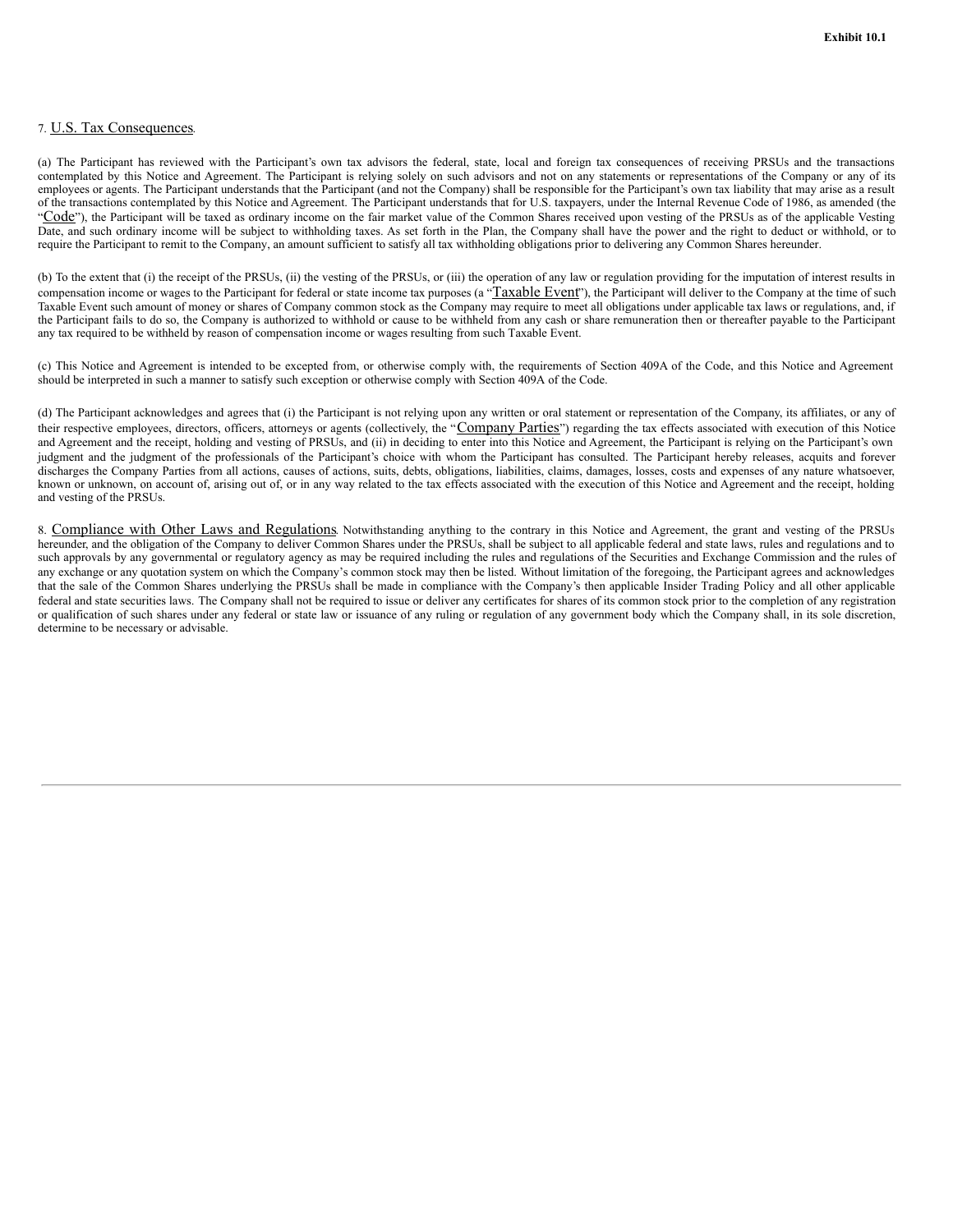## <span id="page-5-0"></span>9. General.

(a) This Notice and Agreement shall be governed by and construed under the laws of the State of Delaware. The Notice and Agreement and the Plan, which is incorporated herein by reference, represents the entire agreement between the parties with respect to the PRSUs granted to the Participant. In the event of a conflict between the terms and conditions of the Plan and the terms and conditions of this Notice and Agreement, the terms and conditions of the Plan shall prevail.

(b) Any notice, demand or request required or permitted to be delivered by either the Company or the Participant pursuant to the terms of this Notice and Agreement shall be in writing and shall be deemed given when delivered personally, deposited with a reputable courier service, or deposited in the U.S. Mail, First Class with postage prepaid, and addressed to the parties at the addresses set forth in the Notice of Grant, or such other address as a party may request by notifying the other in writing.

(c) The rights of the Company under this Notice and Agreement and the Plan shall be transferable to any one or more persons or entities, and all covenants and agreements hereunder shall inure to the benefit of, and be enforceable by the Company's successors and assigns. The rights and obligations of the Participant under this Notice and Agreement may only be assigned with the prior written consent of the Company.

(d) The Participant agrees upon request to execute any further documents or instruments necessary or desirable to carry out the purposes or intent of this Notice and Agreement.

(e) PARTICIPANT ACKNOWLEDGES AND AGREES THAT THE PERFORMANCE-BASED RESTRICTED STOCK UNITS AND ANY COMMON SHARES TO BE DELIVERED PURSUANT TO THIS AGREEMENT SHALL BE EARNED ONLY BY CONTINUING SERVICE AS AN EMPLOYEE, CONSULTANT OR DIRECTOR AND THE COMPANY'S SATISFACTION OF THE PERFORMANCE CRITERIA SET FORTH IN THIS AGREEMENT, AND NOT THROUGH THE ACT OF BEING HIRED, APPOINTED OR OBTAINING RESTRICTED STOCK UNITS OR COMMON SHARES HEREUNDER.

#####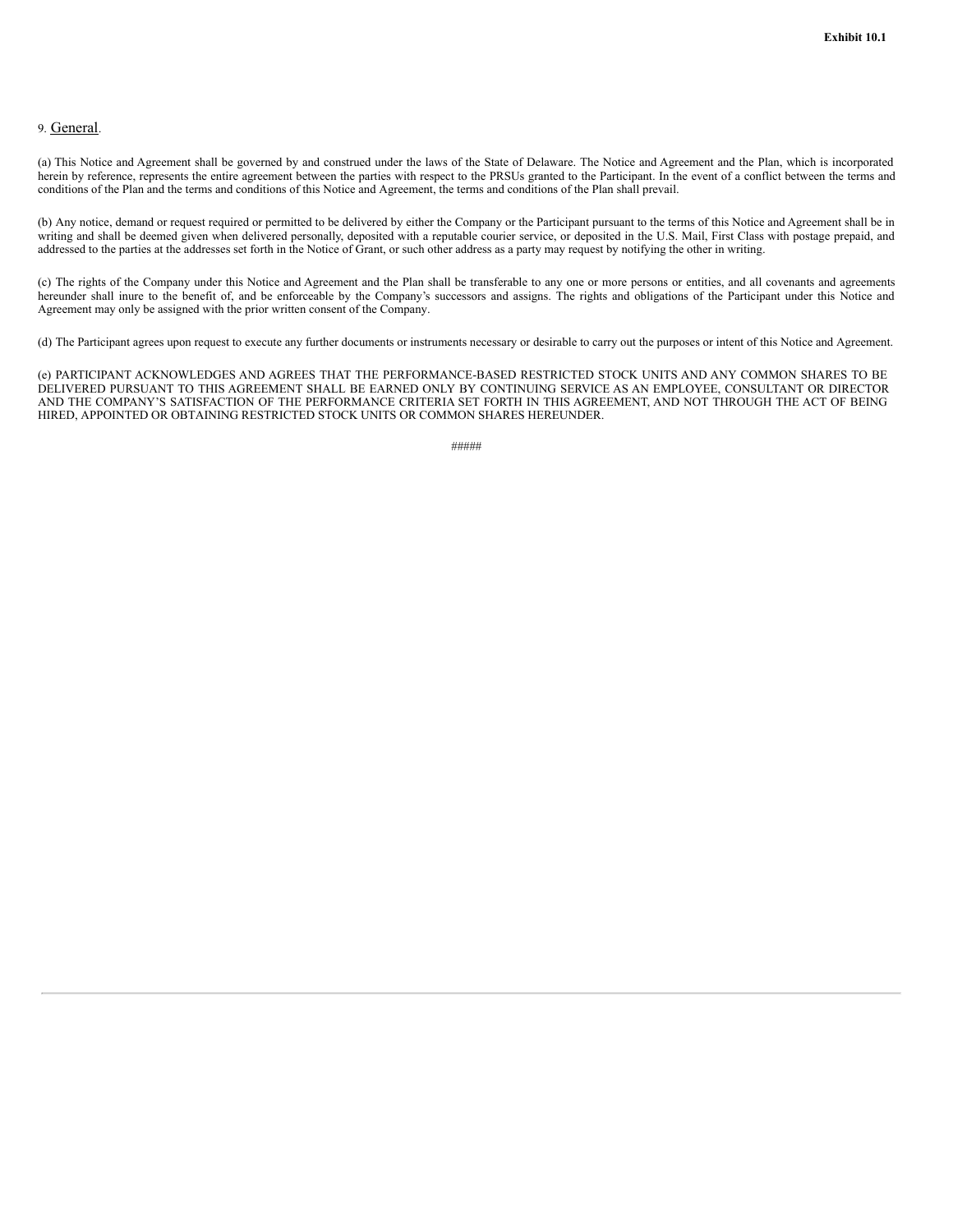### SCHEDULE I

## PERFORMANCE GOALS

Provided that the Participant's Continuous Status as an Employee, Consultant or Director extends through the Vesting Date, vesting of the PRSUs shall be determined based (a) fifty percent (50%) on achievement of the Revenue Goal set forth below and (b) fifty percent (50%) on achievement of the EBITDA Goal set forth below, as described in the following Performance Goals Table (collectively, the "Performance Goals"), and will then be subject to a multiplier adjustment as set forth in the Relative TSR Multiplier Table below.

## Performance Goals Table:

| <b>PRSU Vesting</b>                    | Threshold 50% Vest of Target Share | Target 100% Vest of Target Share                                                     | Stretch 167% Vest of Target Share       |
|----------------------------------------|------------------------------------|--------------------------------------------------------------------------------------|-----------------------------------------|
| Revenue Goal – Revenue for fiscal year | performance criterial              | [Describe $\%$ [80%] and dollar amount of [Describe $\%$ [100%] and dollar amount of | [Describe % [200%] and dollar amount of |
| $[2025]$                               |                                    | performance criterial                                                                | performance criterial                   |
| EBITDA Goal – Adjusted EBITDA for      | performance criterial              | [Describe % [80%] and dollar amount of [Describe % [100%] and dollar amount of       | [Describe % [200%] and dollar amount of |
| fiscal year $[2025]$                   |                                    | performance criterial                                                                | performance criterial                   |

#### Relative TSR Multiplier Table:

| Performance measure | <b>Performance Goals</b><br><b>Relative TSR (Company compared to the S&amp;P Software and Services</b><br><b>Select Industry Index)</b> |                                      |                                        | <b>Relative TSR Multiplier</b> |         |                |
|---------------------|-----------------------------------------------------------------------------------------------------------------------------------------|--------------------------------------|----------------------------------------|--------------------------------|---------|----------------|
|                     | <b>Threshold</b>                                                                                                                        | Target                               | <b>Stretch</b>                         | Threshold                      | Target  | <b>Stretch</b> |
| <b>Relative TSR</b> | $2+$ CAGR percentage<br>points above                                                                                                    | $7+$ CAGR percentage<br>points above | $12 + CAGR$ percentage<br>points above | $[100] \%$                     | $110\%$ | $[120]\%$      |

The number of Target Shares that vest shall be calculated as follows: (a) the number of Target Shares, multiplied by (b) the appropriate percentages set forth in the Performance Goals Table for the Performance Goals based on the Company's achievement of the Performance Goals (multiplied by 50% for each Performance Goal), multiplied by (c) the appropriate multiplier percentage set forth in the Relative TSR Multiplier Table based on the calculation of the Relative TSR over the Performance Period.

If the Absolute Company TSR is negative, then the Relative TSR Multiplier shall equal 100%.

If the Company's achievement of Performance Goals or if the Relative TSR falls in between the Threshold and Stretch percentages in the tables above, such amounts will be interpolated on a linear basis in calculating the number of Target Shares vested.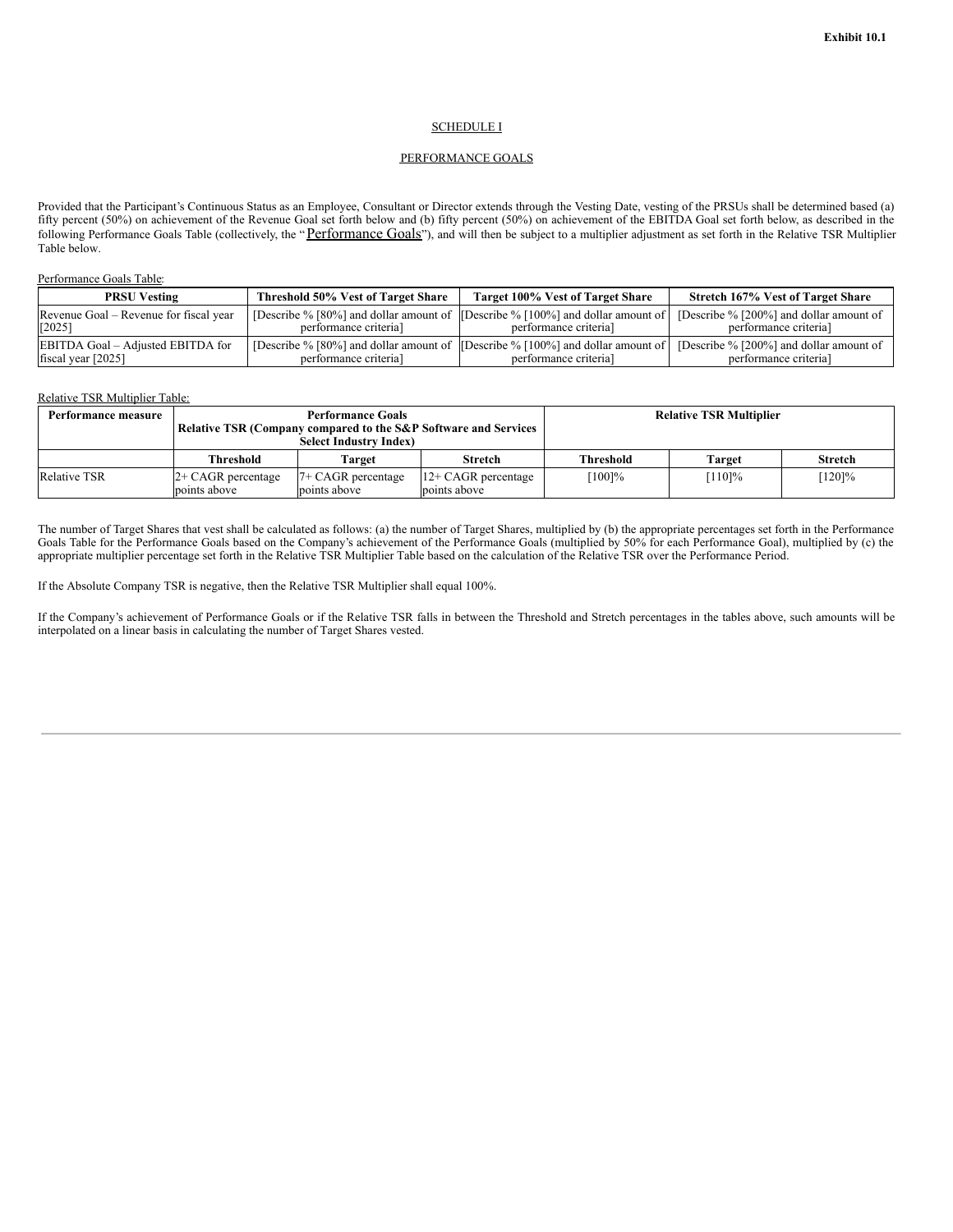## Definitions:

"Revenue" shall mean, for any applicable period, the Company's net revenue recognized during such period as determined in accordance with generally accepted accounting principles consistently applied by the Company (" $GAAP$ ") and reflected in the Company's consolidated financial statements.

"EBITDA" shall mean, for any applicable period, the Company's net income determined in accordance with GAAP, plus (i) any interest expense (net of any interest income) deducted in determining net income, plus (ii) taxes related to the Company's earnings or income deducted in determining net income, plus (iii) depreciation and amortization deducted in determining net income, plus/minus (iv) other adjustments as the Company determines, which such EBITDA amount shall be determined in a manner consistent with how the Company determines its publicly-reported EBITDA. "Adjusted EBITDA" shall mean, for any applicable period, EBITDA increased/decreased by such amounts as determined by the Company, which such Adjusted EBITDA amount shall be determined in a manner consistent with how the Company determines its publiclyreported Adjusted EBITDA.

#### "CAGR" shall mean the compound annual growth rate of the relevant Company stock price or Peer Index, as applicable, over the Performance Period.

"Beginning Stock Price" shall mean (a) for the Company, the average closing price per share of common stock of the Company over the thirty (30) trading day period ending immediately prior to the first day of the Performance Period and (b) for the Peer Index, the average closing of the Peer Index over the thirty (30) trading day period ending immediately prior to the first day of the Performance Period.

"Ending Stock Price" shall mean (a) for the Company, the average closing price per share of common stock of the Company over the thirty (30) trading day period ending immediately prior to (and including, if it is a trading day) the last day of the Performance Period and (b) for the Peer Index, the average closing of the Peer Index over the thirty (30) trading day period ending immediately prior to (and including, if it is a trading day) the last day of the Performance Period.

"Relative TSR" shall mean an amount equal to: the CAGR of a share of the Company's common stock over the Performance Period when calculated using the Beginning Stock Price and the Ending Stock Price compared to the CAGR of the Peer Index over the Performance Period when calculated using the Beginning Stock Price and the Ending Stock Price.

"Peer Index" shall mean the S&P Software and Services Select Industry Index.

"Performance Period" shall mean the period beginning on [the grant date] and ending on [the third anniversary of the grant date].

"Adjusted Ending Share Value" is the sum of one share of the Company's common stock plus dividends deemed reinvested in fractional shares on their respective exdividend dates during the Performance Period (one share plus all deemed reinvested fractional shares) multiplied by the Ending Stock Price.

"Absolute Company TSR" shall equal (a) an amount equal to the Adjusted Ending Share Value divided by the Beginning Share Price, minus (b) one (1).